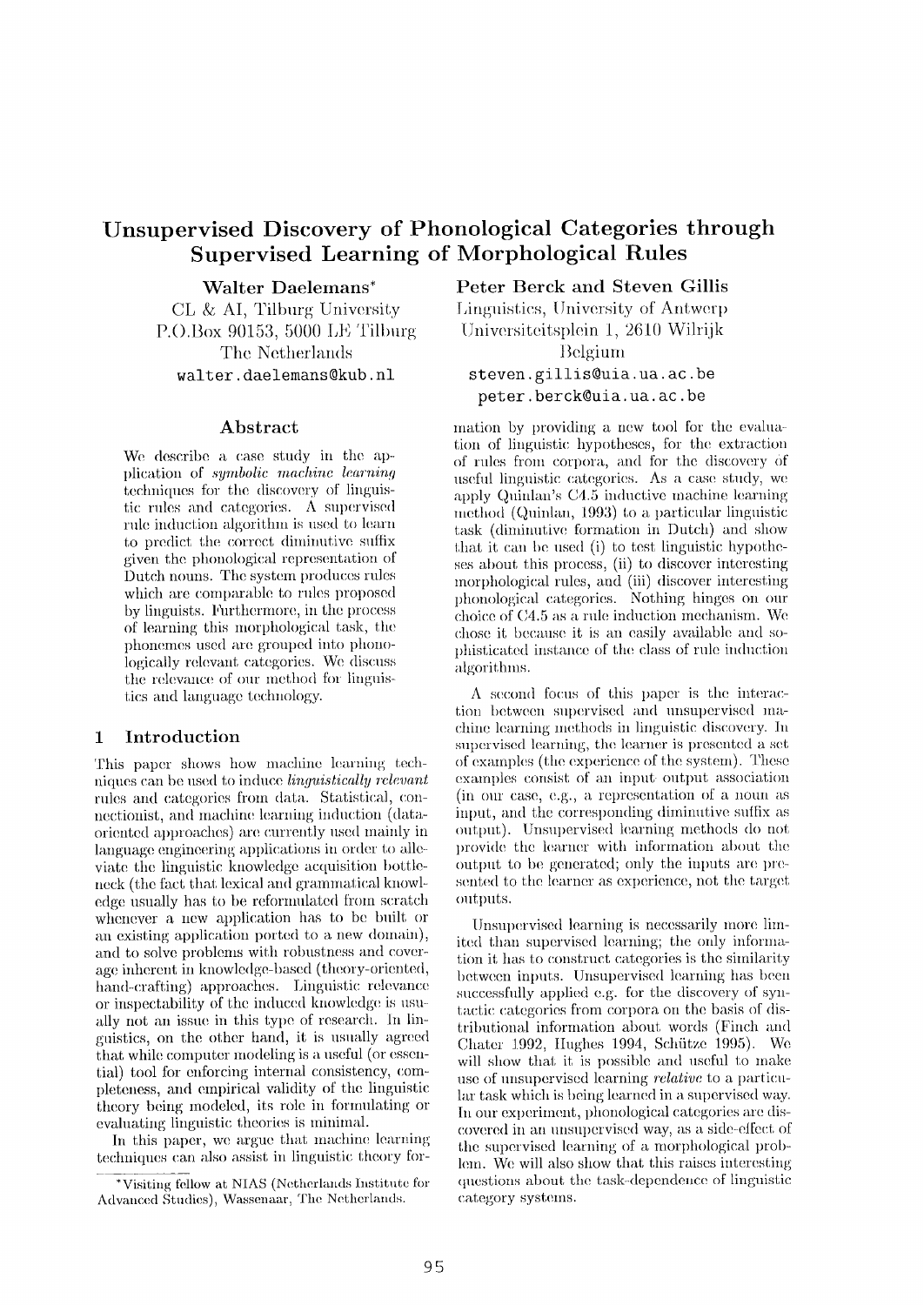## **2 Supervised Rule Induction with C4.5**

For the experiments, we used C4.5 (Quinlan, 1993). Although several decision tree and rule induction variants have been proposed, we chose this program because it is widely available and reasonably well tested. C4,5 is a TDIDT (Top Down Induction of Decision Trees) decision tree learning algorithm which constructs a decision tree on the basis of a set of examples (the training set). This decision tree has tests (feature names) as nodes, and feature values as branches between nodes. The leaf nodes are labeled with a category name and constitute the output of the system. A decision tree constructed on the basis of examples is used after training to assign a class to patterns. To test whether the tree has actually learned the problem, and has not just memorized the items it was trained on, the *9eneralization* accuracy is measured by testing the learned tree on a part of the dataset not used in training.

The algorithm for the construction of a C4.5 decision tree can be easily stated. Given are a training set  $T$  (a collection of examples), and a finite number of classes  $C_1 \ldots C_n$ .

- 1. If T contains one or more cases all belonging to the same class  $C_j$ , then the decision tree for T is a leaf node with category  $C_i$ .
- 2. If T is empty, a category has to be found on the basis of other information (e.g. domain knowledge). The heuristic used here is that the most frequent class in the initial training set is used.
- 3. If T contains different classes then
	- (a) Choose a test (feature) with a finite number of outcomes (values), and partition T into subsets of examples that have the same outcome for the test chosen. The decision tree consists of a root node containing the test, and a branch for each outcome, each branch leading to a subset of the original set.
	- (b) Apply the procedure recursively to subsets created this way.

In this algorithm, it is not specified which test to choose to split a node into subtrees at some point. Taking one at random will usually result in large decision trees with poor generalization performanee, as uninformative tests may be chosen. Considering all possible trees consistent; with the data is computationally intractable, so a reliable heuristic test selection method has to be found. The method used in C4.5 is based on the concept of *mutual information* (or *information gain).*  Whenever a test has to be selected, the feature is chosen with the highest information gain. This is the feature that reduces the information entropy of the training (sub)set on average most, when its

value would be known. For the computation of information gain, see Quinlan (1993).

Decision trees can be easily and automatically transformed into sets of if-then rules (production rules), which are in general easier to understand by domain experts (linguists in our case). In C4.5 this tree-to-rule transformation involves additional statistical evaluation resulting sometimes in a rule set more understandable and accurate than the corresponding decision tree.

The C4.5 algorithm also contains a *value grouping* method which, on the basis of statistical information, collapses different values for a feature into the same category. That way, more concise decision trees and rules can be produced (instead of several different branches or rule conditions for each value, only one branch or condition has to be defined, making reference to a class of values). The algorithm works as a heuristic search of the search space of all possible partitionings of the wdues of a particular feature into sets, with the for-Ination of homogeneous nodes (nodes representing examples with predominantly the same category) as a heuristic guide. See Quinlan (1993) for more information.

### **3 Diminutive Formation in Dutch**

In the remainder of this paper, we will describe a case study of using C4.5 to test linguistic hypotheses and to discover regularities and categories. The case study concerns allomorphy in Dutch diminutive formation, "one of the more vexed problems of Dutch phonology  $(...)$  [and] one of the most spectacular phenomena of modern Dutch morphophonemics" (Trommelen 1983). Diminutive formation is a productive morphological rule in Dutch. Diminutives are formed by attaching a form of the Germanic suffix *-tje* to the singular base form of a noun. The suffix shows allomorphic variation (Table 1).

| Noun           | Form     | Suffix   |
|----------------|----------|----------|
| huis (house)   | huisje   | $-7e$    |
| man (man)      | mannetje | $-etje$  |
| raam (window)  | raampje  | $-pje$   |
| woning (house) | woninkje | $- k$ je |
| baan (job)     | baantje  | $-tie$   |

Table 1: Allomorphic variation in Dutch diminutives.

The frequency distribution of the different categories is given in Table 2. We distinguish between database frequency (frequency of a suffix in a list, of 3900 diminutive forms of nouns we took from the CELEX lexical database<sup>1</sup>) and corpus

<sup>&</sup>lt;sup>1</sup>Developed by the Center for Lexical Information, Nijmegen. Distributed by the Linguistic Data Consortium.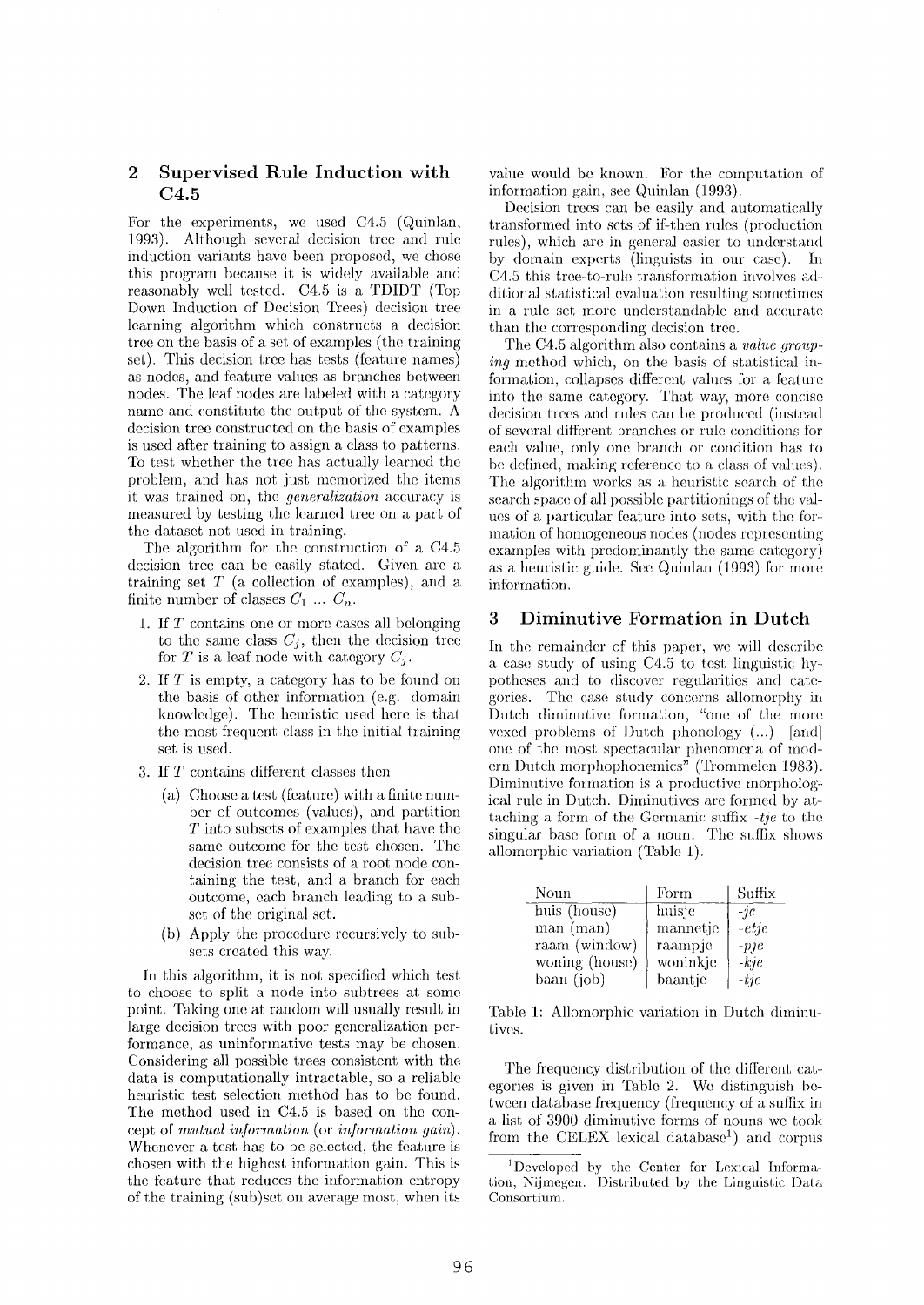frequency (frequency of a suffix in the text corpus on which the word list was based).

| Suffix | Frequency | Database % | - Corpus % |
|--------|-----------|------------|------------|
| tie    | 1897      | 48.7%      | $50.9\%$   |
| 10     | 1462      | 37.5%      | 30.4%      |
| etje   | 357       | 9.7%       | 10.9%      |
| pje    | 104       | 2.7%       | 4.0%       |
| kie    | 77        | 2.0%       | 3.8%       |

Table 2: Lexicon and corpus frequency of allomorphs.

Historically, different analyses of diminutive formation have taken a different view of the rules that govern the choice of the diminutive suffix, and of the linguistic concepts playing a role in these rules (see e.g. Te Winkel 1866, Kruizinga 1915, Cohen 1958, and references in Trommelen 1983). In the latter, it is argued that diminutive formation is a local process, in which concepts such as word stress and morphological structure (proposed in the earlier analyses) do not play a role. The rhyme of the last syllable of the noun is necessary and sufficient to predict the correct allomorph. The natural categories (or features) which are hypothesised in her rules include  $obstru$ ents, sonorants, and the class of bimoraic vowels (consisting of long vowels, diphtongs and schwa).

Diminutive formation is a small linguistic domain for which different competing theories have been proposed, and for which different generalizations (in terms of rules and linguistic categories) have been proposed. What we will show next is how machine learning techniques may be used to (i) test competing hypotheses, (ii) discover generalizations in the data which can then be compared to the generalizations formulated by linguists, and (iii) discover phonological categories in an unsupervised way by supervised learning of diminutive suffix prediction.

#### $\boldsymbol{4}$ **Experiments**

For each of the 3900 nouns we collected, the following information was kept.

- 1. The phoneme transcription describing the syllable structure (in terms of onset, nucleus, and coda) of the last three syllables of the word. Missing slots are indicated with  $=$ .
- 2. For each of these three last syllables the presence or absence of stress.
- 3. The corresponding diminutive allomorph, abbreviated to E (-etje), T (-tje), J (-je), K (kje), and P (-pje). This is the 'category' of the word to be learned by the learner.

Some examples are given below (the word itself and its gloss are provided for convenience and were not used in the experiments).

|  |  |  |  |  |  | - b i = - z $\&$ = + m A nt J biezenmand (basket)                       |
|--|--|--|--|--|--|-------------------------------------------------------------------------|
|  |  |  |  |  |  | $z = z = z = z = + b I x$ E big (pig)                                   |
|  |  |  |  |  |  | $\exists z = 1 + b$ K = $\sim$ b a n T bijbaan (side job)               |
|  |  |  |  |  |  | $=$ $=$ $=$ $+$ $\frac{1}{5}$ K $=$ $ \frac{1}{5}$ Q 1 T bijbel (bible) |

#### $4.1$ **Experimental Method**

The experimental set-up used in all experiments consisted of a ten-fold cross-validation experiment (Weiss & Kulikowski 1991). In this set-up, the database is partitioned ten times, each with a different 10% of the dataset as the test part, and the remaining 90% as training part. For each of the ten simulations in our experiments, the test part was used to test generalization performance. The success rate of an algorithm is obtained by calculating the average accuracy (number of test pattern categories correctly predicted) over the ten test sets in the ten-fold cross-validation experiment.

### 4.2 Learnability

The experiments show that the diminutive formation problem is learnable in a data-oriented way (i.e. by extraction of regularities from examples, without any a priori knowledge about the domain<sup>2</sup>). The average accuracy on unseen test data of 98.4% should be compared to baseline performance measures based on probabilitybased guessing. This baseline would be an accuracy of about 40% for this problem. This shows that the problem is almost perfectly learnable by induction. It should be noted that CELEX contains a number of coding errors, so that some of the 'wrong' allomorphs predicted by the machine learning system were actually correct, we did not correct for this.

In the next three sections, we will describe the results of the experiments; first on the task of comparing conflicting theoretical hypotheses, then on discovering linguistic generalizations, and finally on unsupervised discovery of phonological categories.

#### Linguistic Hypothesis Testing 5

On the basis of the analysis of Dutch diminutive formation by Trommelen (1983), discussed briefly in Section 3, the following hypotheses (among others) can be formulated.

- 1. Only information about the last syllable is relevant in predicting the correct allomorph.
- 2. Information about the onset of the last syllable is irrelevant in predicting the correct allomorph.
- 3. Stress is irrelevant in predicting the correct allomorph.

<sup>&</sup>lt;sup>2</sup>Except syllable structure.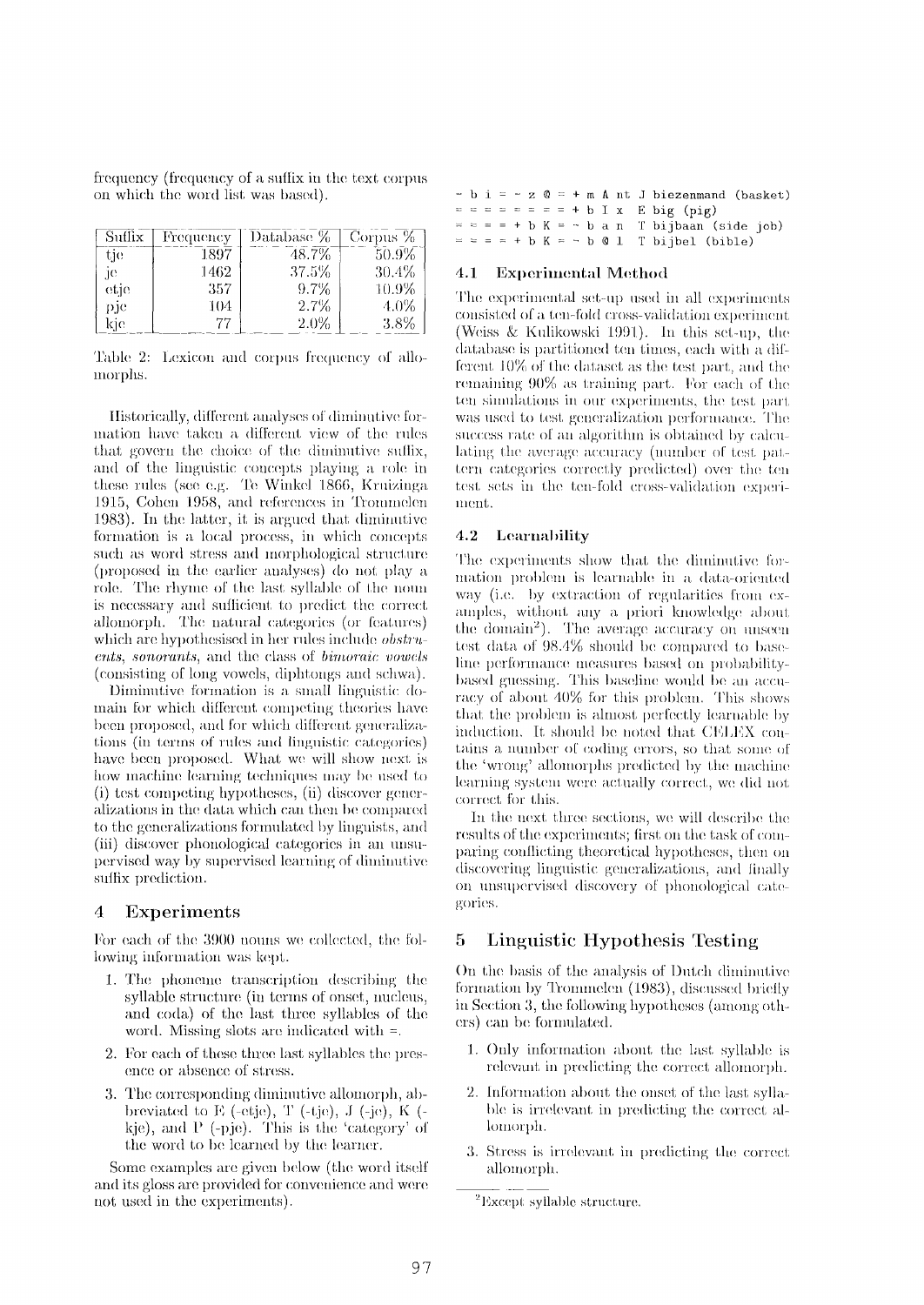In other words, information about the rhyme of the last syllable of a noun is necessary and sufficient to predict the correct allomorph of the diminutive suffix. To test these hypotheses, we performed four experiments, training and testing the C4.5 machine learning algorithm with four different corpora. These corpora contained the following information.

- 1. All information (stress, onset, nucleus, coda) about the three last syllables (3-SYLL corpus).
- 2. All information about the last syllable (SONC corpus).
- 3. Information about the last syllable without stress (ONC corpus).
- 4. Information about the last syllable without stress and onset (NC corpus).

#### **5.1 Results**

Table 3 lists the learnability results. The generalization error is given for each allomorph for the four different training corpora.

|              | Errors and Error percentages |         |    |      |    |      |    |         |
|--------------|------------------------------|---------|----|------|----|------|----|---------|
| Suffix       |                              | 3 SYLL  |    | SONC |    | ONC  |    | NC.     |
| Total        | 61                           | 1.6     | 79 | 2.0  | 80 | 2.0  | 77 | $2.0\,$ |
| $-tie$       | 13                           | 0.7     | 13 | 0.7  | 14 | 0.7  | 14 | 0.7     |
| $-i\epsilon$ | 16                           | $1.1\,$ | 15 | 1.0  | 16 | 1.1  | 14 | 1.0     |
| $-etje$      | 26                           | $7.3\,$ | 49 | 13.7 | 48 | 13.5 | 44 | 12.3    |
| $- kje$      | 4                            | 5.2     | 0  |      | 0  |      |    |         |
| $-pje$       | $\overline{2}$               | 1.9     | 2  | 1.9  | 2  | 1.9  | ð  | 4.8     |

Table 3: Error of C4.5 on the different corpora.

The overall best results are achieved with the most elaborate corpus (containing all information about; the three last syllables), suggesting that, eontra Trommelen, important information is lost by restricting attention to only the last syllable. As far as the different encodings of the last syllable are concerned, however, the learnability experiment coroborates Trommelen's claim that stress and onset are not necessary to predict the correct diminutive allomorph. When we look at the error rates for individual allomorphs, a more complex picture emerges. The error rate on *-etje* dramatically increases (from 7% to 14%) when restricting information to the last syllable. The *-kje* allomorph, on the other hand, is learned perfectly on the basis of the last syllable alone. What has happened here is that the learning method has *overgeneralized* a rule predicting -kje after the velar nasal, because the data do not contain enough information to correctly handle the notoriously difficult opposition between words like *leerling* (pupil, takes *-etje)* and *koning* (king, takes *-kje).* Purthermore, the error rate on *-pje* is doubled when onset information is left out from the corpus.

We can conclude from these experiments that although the broad lines of the analysis by Trommelen (1983) are correct, the learnability results point at a number of problems with it (notably with *-kje* versus *-etje* and with -pje). We will move now to the use of inductive learning algorithms as a generator of generalizations about the domain, and compare these generalizations to the analysis of Trommelen.

### **6 Supervised Learning of Linguistic Generalizations**

When looking only at the rhyme of the last syllable (the NC corpus), the decision tree generated by C4.5 looks as follows:

Decision Tree:

```
coda in {rk,nt,lt,rt,p,k,t,st,s,ts,rs,rp,f, 
           x, ik,Nk,mp, xt,rst,ns ,nst, 
           rx, kt, ft, lf, mt, lp, ks, ls, kst, lx): J
coda in {n, =, 1, j, r, m, N, rn, rm, w, lm}:
    nucleus in {I,A,},O,E}: 
          coda in {n,1,r,m}: E
          coda in {=,j,rn}: T 
          coda in {rm,lm}: P 
          \text{coda} = N:
          1 nucleus = I: K 
          I nucleus in {A,O,E}: E 
     \overline{1}nucleus in {K,a,e,u,M,@,y,o,i,L,), I,<}: 
          coda in {n, =, 1, j, r, rn, w}: T
\overline{\phantom{a}}\text{coda} = \text{m}: \text{P}
```
Notice that the phoneme representation used by CELEX (called DISC) is shown here instead of the more standard IPA font, and that the value grouping mechanism of C4.5 has created a number of phonological categories by collapsing different phonemes into sets indicated by curly brackets.

This decision tree should be read as follows: first check the coda (of the last syllable). If it ends in an obstruent, the allomorph is *-jc.* If not, check the nucleus. If it is bimoraic, and the coda is  $/m/$ , decide *-pje*, if the coda is not  $/m/$ , decide *-tje.* When the coda is not an obstruent, the nucleus is short and the coda is /ng/, we have to look at the nucleus again to decide between *-kje*  and *-etje* (this is where the overgeneralization to *-kje* for words in -ing occurs). Finally, the coda (nasa-liquid or not) helps us distinguish between *-etje* and *-pje* for those cases where the nucleus is short. It should be clear that this tree can easily be formulated as a set of rules without loss of accuracy.

An interesting problem is that the *-etje* versus *-kje* problem for words ending in *-ing* could hot be solved by referring only to the last syllable (C4.5 and any other statistically based induction algorithm overgeneralize to *-kjc).* The following is the knowledge derived by  $C4.5$  from the full corpus, with all information about the three last syllables (the 3 SYLL corpus). We provide the rule version of the inferred knowledge this time.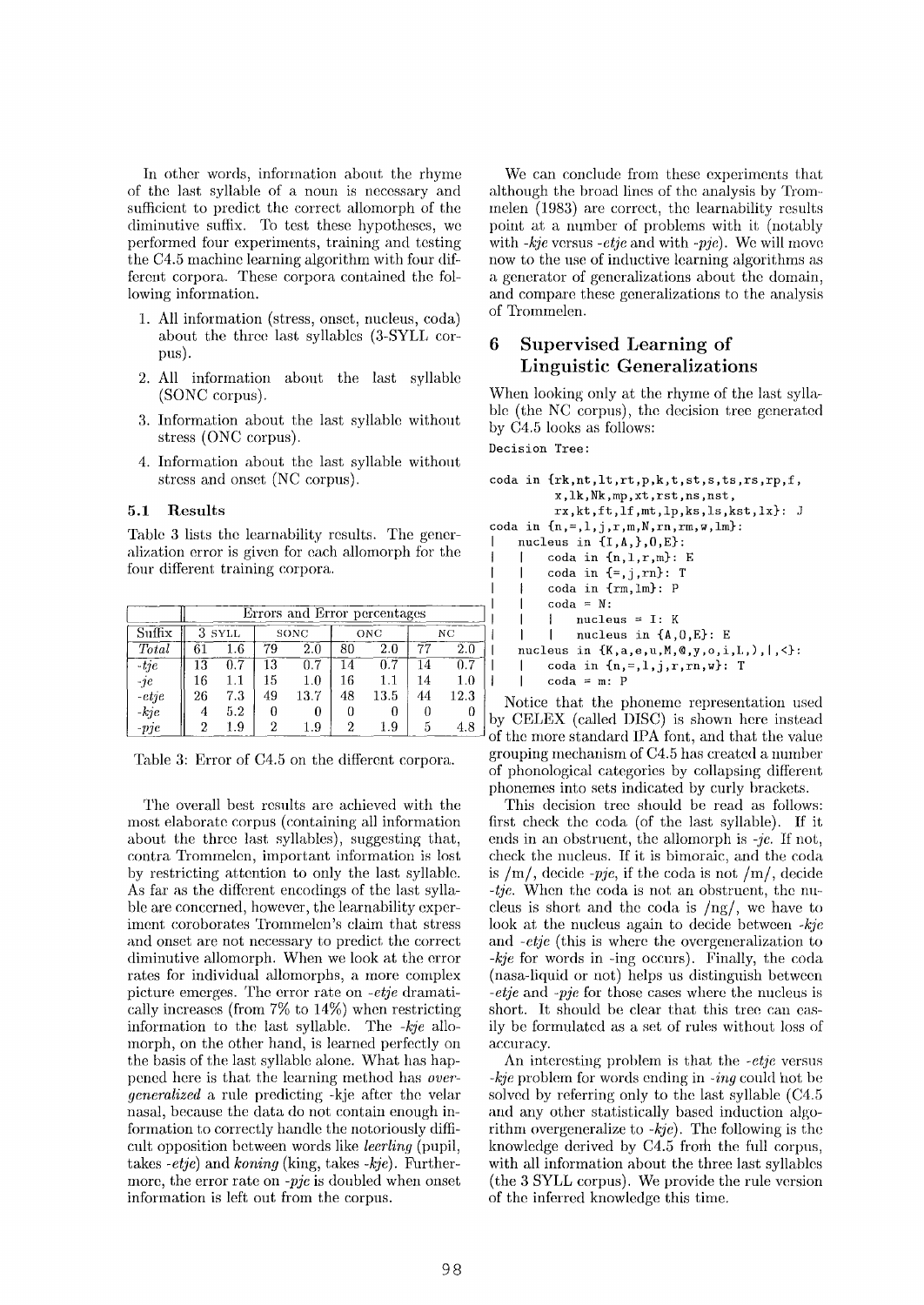**Default class is -tje** 

- 1. **IF coda last is /lm/ or /rm/ THEN -pje**
- **2. IF nucleus last is [+bimoraic] coda last is /m/ THEN -pje**
- **3. IF coda last is /N/ THEN IF nucleus penultimate is empty (monosyllabic word) or schwa THEN -etje ELSE -kje**
- **4. IF nucleus last is [+short] coda last is [+nas] or [+liq] THEN -etje**
- **5. IF coda last is [+obstruent]**   $-$ **je**

**The default** class is -tjc, which is the allomorph **chosen when** none of the other rules apply. This explains why this rule set looks simpler than the decision tree earlier.

The first thing which is interesting in this rule set, is that only three of the twelve presented features (coda and nucleus of the last syllable, nucleus of the penultimate syllable) are used in the rules. Contrary to the hypothesis of Trommelen, apart from the rhyme of the last syllable, the nucleus of the penultimate syllable is taken to be relevant as well.

The induced rules roughly correspond **to** the previous decision tree, but in addition a solution is provided **to the** *-etje* versus *-kje* problem **for**  words ending in *-in9* (rule 3) making use of information about the nucleus of the penultimate syllable. Rule 3 states that words ending in  $\frac{mg}{m}$ get *-etje* as diminutive allomorph when they are monosyllables (nucleus of the penultimate syllable is empty) or when they have a schwa as penultimate nucleus, and *-kje* otherwise. As far as we now, this generalization has not been proposed in this form in the published literature on diminutive formation.

We conclude from this part of the experiment that the machine learning method has succeeded in extracting a sophisticated set of linguistic rules from the examples in a purely data-oriented way, and that these rules are formulated at a level that makes their use in **the development** of linguistic theories possible.

# **7 Discovery of Phonological Categories**

To structure the phoneme inventory of a language, linguists define features. These can be interpreted as sets of speech sounds (categories): e.g. the category (or feature) *labial* groups those speech sounds that involve the lips as an active articulator. Speech sounds belong to different categories, i.e., are defined by different features. E.g.  $t$  is voiceless, a coronal, and a stop. Categories proposed in phonology are inspired by articulatory, acoustic or perceptual phonetic differences **between** speech sounds. They are also proposed to allow an optimally concise or elegant formulation of rules for the description of phonological or morphological processes. E.g., the so-called major class features (obstruents, nasals, liquids, glides, vowels) efficiently explain syllable structure computation, but are of little use in the definition of rules describing assimilation. For assimilation, place of articulation features are best used. This situation has led to the proposal of many different phonological category systems.

While constructing the decision tree (see previous section), several phonologically relevant categories are 'discovered' by the value grouping mechanism in C4.5, including the nasals, the liquids, the obstruents, the short vowels, and the bimoraic vowels. This last category corresponds completely with the (then new) category hypothesised by Trommelen and containing the long vowels, the diphtongs and the schwa. In other words, the learning algorithm has discovered this set of phonemes to be a useful category in solving the diminutive formation problem by providing an exitensional definition of it (a list of the instances of the category).

This raises the question of the task-dependence of linguistic categories. Similar experiments in Dutch plural formation, for example, fail to produce the category of bimoraic vowels, and for some tasks, categories show up which have no ontological status in linguistics. In other words, making category formation dependent on the task to be learned, undermines the traditional linguistic ideas about absolute, task-independent (and even language-independent) categories. We present here a new methodology with which this fundamental issue in linguistics can be investigated: category systems extracted for different tasks in different languages can be **studied** to see which categories (if any) truely have a universal status. This is subject for further research. It would also be useful to study the induced categories when intensional descriptions (feature represeutations) are used as input instead of extensional descriptions (phonemes).

We also experimented with a simpler alternative to the computationally complex heuristic category formation algorithm used by  $C4.5$ . This method is inspired by machine learning work on value dif**ference** metrics (Stanfill & Waltz, 1986; Cost & Salzberg,  $1993$ ). Starting from the training set of the supervised learning experiment (the set of input output mappings used by the system to  $ex$ tract rules), we select a particular feature (e.g. the coda of the last syllable), and compute a table as